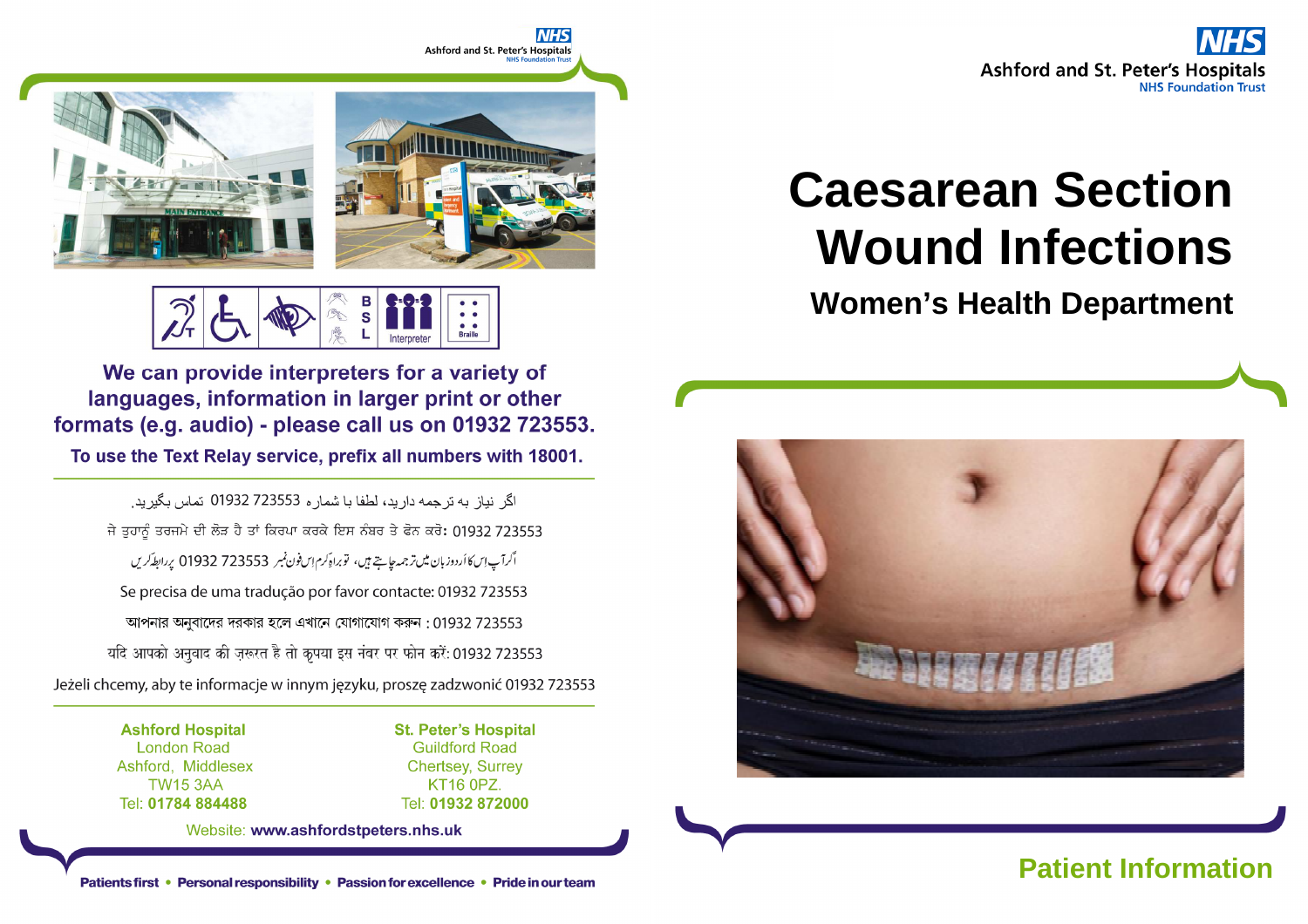### **Introduction**

At Ashford and St Peter's NHS Foundation Trust, we want to improve our detection and management of women who develop a wound infection following an elective caesarean section. By collecting information on how often infections happen, we are able to look at the reasons for the infection and make improvements to our care thereby reducing future chances of this happening.

This leaflet has been designed to explain what a surgical wound infection is and what to do if you suspect your wound has become infected. The chance of a caesarean section wound becoming infected is approximately six in every 100 women. It is one of the known complications of having a caesarean section operation.

We know that having a wound infection can mean:

- A longer stay in hospital if detected before initial discharge home
- Readmission to hospital from home in the postnatal period for treatment
- •Is associated with increased pain post-operatively
- •Affects mobility
- •Disruption to caring for your newborn baby
- •Can be distressing for you and your family

#### **Further Information**

 We endeavour to provide an excellent service at all times, but should you have any concerns please, in the first instance, raise these with the Matron, Senior Nurse or Manager on duty.

 If they cannot resolve your concern, please contact our Patient Experience Team on 01932 723553 or email **asp-tr.patient.advice@nhs.net**. If you remain concerned, the team can also advise upon how to make a formal complaint.

| <b>Author: Dr Carr</b> |                            | <b>Department:</b> Women's Health and Paediatrics |                  |
|------------------------|----------------------------|---------------------------------------------------|------------------|
| <b>Version: 1</b>      | <b>Published:</b> Apr 2019 |                                                   | Review: Apr 2021 |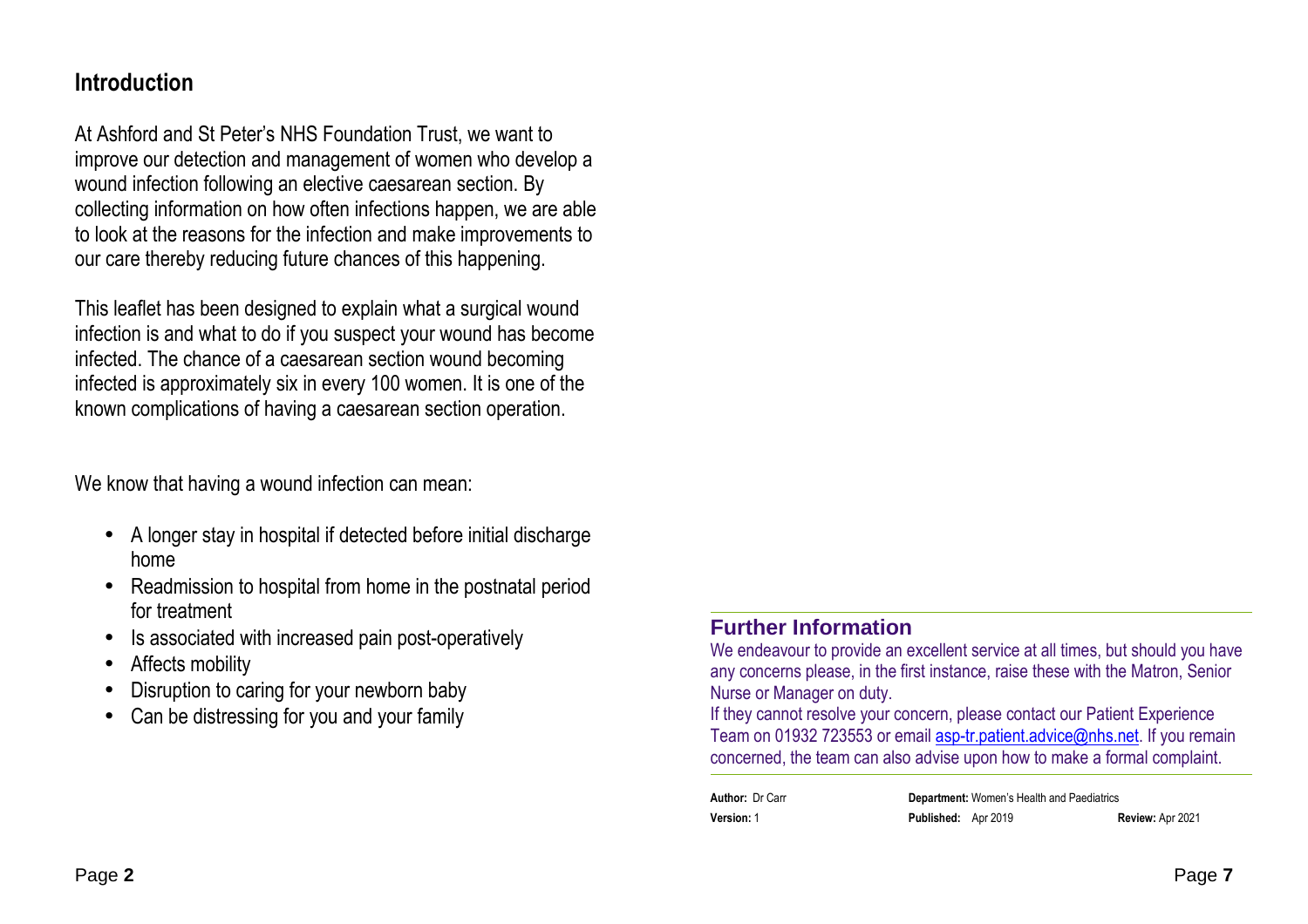**What information will we collect and pass onto the Surgical Site Infection Surveillance Service national programme?** 

- 1. Your age and sex
- 2. The type of operation performed and details of its length and how it was done
- 3. Details of the infection, e.g. what type, what germs and how it was treated

We will not share any information that may be able to identify you personally, such as your name, address or postcode.

**Call the Pregnancy Advice Line if you feel unwell of have concerns with your wound after your elective caesarean section**

### **What are surgical wound infections and when do theydevelop?**

- Surgical wound infections are a result of harmful germs entering our body through the operation incision
- They can develop between two days and three weeks after an operation
- Most wound infections are limited to the skin but can extend deeper into the tissues underneath
- They rarely occur after the wound has visibly healed

# **How do we reduce the risk of infections?**

Before the operation:

- Swabs for MRSA (a germ that is resistant to common antibiotics) will be taken at the pre-operative assessment in Antenatal Clinic
- Women are advised to bathe or shower on the morning of the operation

During the operation:

- Antibiotics, which are not harmful to your baby and are safe for breastfeeding, are given in theatre
- Sterile surgical techniques including the use of sterile equipment